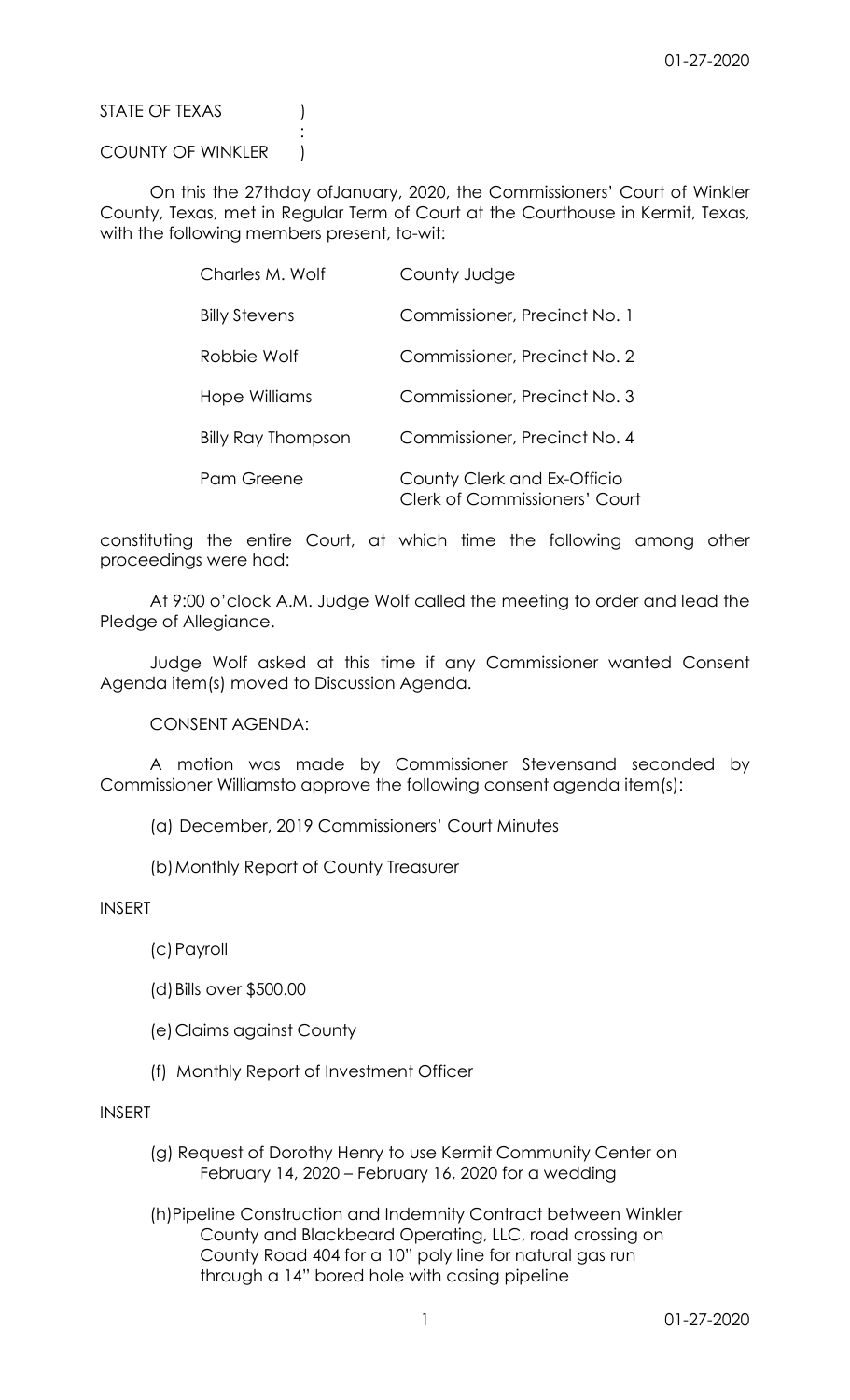## (i)Accept presentation of Tax Assessor Collector Continuing Education Transcript for 2019 as evidence of compliance with Property Tax Code Section 6231(d) V.T.C.A.

## INSERT

 (j) Request of Andrea Campos to use the Kermit Community Center on February 21, 2020 – February 23, 2020 for a wedding

which motion became an order of the Court upon the following vote:

Ayes: Commissioners Stevens, Wolf, Williams and Thompson Noes: None

 Amotion was made by CommissionerWolfand seconded by Commissioner Thompsontoapprove payment of \$685.00 to Texas Association of Counties for Annual County Membership dues for 2020 from budgeted funds; which motion became an order of the Court upon the following vote:

Ayes: Commissioners Stevens, Wolf, Williams and Thompson Noes: None

 Following discussion regarding replacement of camera system at Winkler County Law Enforcement Center, a motion was made by Commissioner Thompsonand seconded by Commissioner Stevens to approve replacement of camera system at Winkler County Law Enforcement Center by Sydaptic, Inc., in the total amount of \$35,299.00 with \$6,820.00 being paid by the Jail Commission Systems grant and \$28,479.00 from capital expenditures; which motion became an order of the Court upon the following vote:

Ayes: Commissioners Stevens, Wolf, Williams and Thompson Noes: None

 Following discussion regarding sending a jailer to Law Enforcement Academy, a motion was made by Commissioner Thompsonand seconded by CommissionerWolftoapprove sponsoring Corey Gallagher in an amount up to \$3,000.00, to be reimbursed upon graduation, from forfeiture account; which motion became an order of the Court upon the following vote:

Ayes: Commissioners Stevens, Wolf, Williams and Thompson Noes: None

 A motion was made by Commissioner Williamsand seconded by Commissioner Stevenstoapprove payment to Kologik, Inc., for NIBRS Reporting Module for COPsync mobile, in the amount of \$7,500.00 from budgeted funds, to be reimbursed from NIBRS grant; which motion became an order of the Court upon the following vote:

Ayes: Commissioners Stevens, Wolf, Williams and Thompson Noes: None

 Following discussion, a motion was made by CommissionerWilliams and seconded by Commissioner Thompsontotable action necessary on Winkler County Golf Course water well; which motion became an order of the Court upon the following vote:

Ayes: Commissioners Stevens, Wolf, Williams and Thompson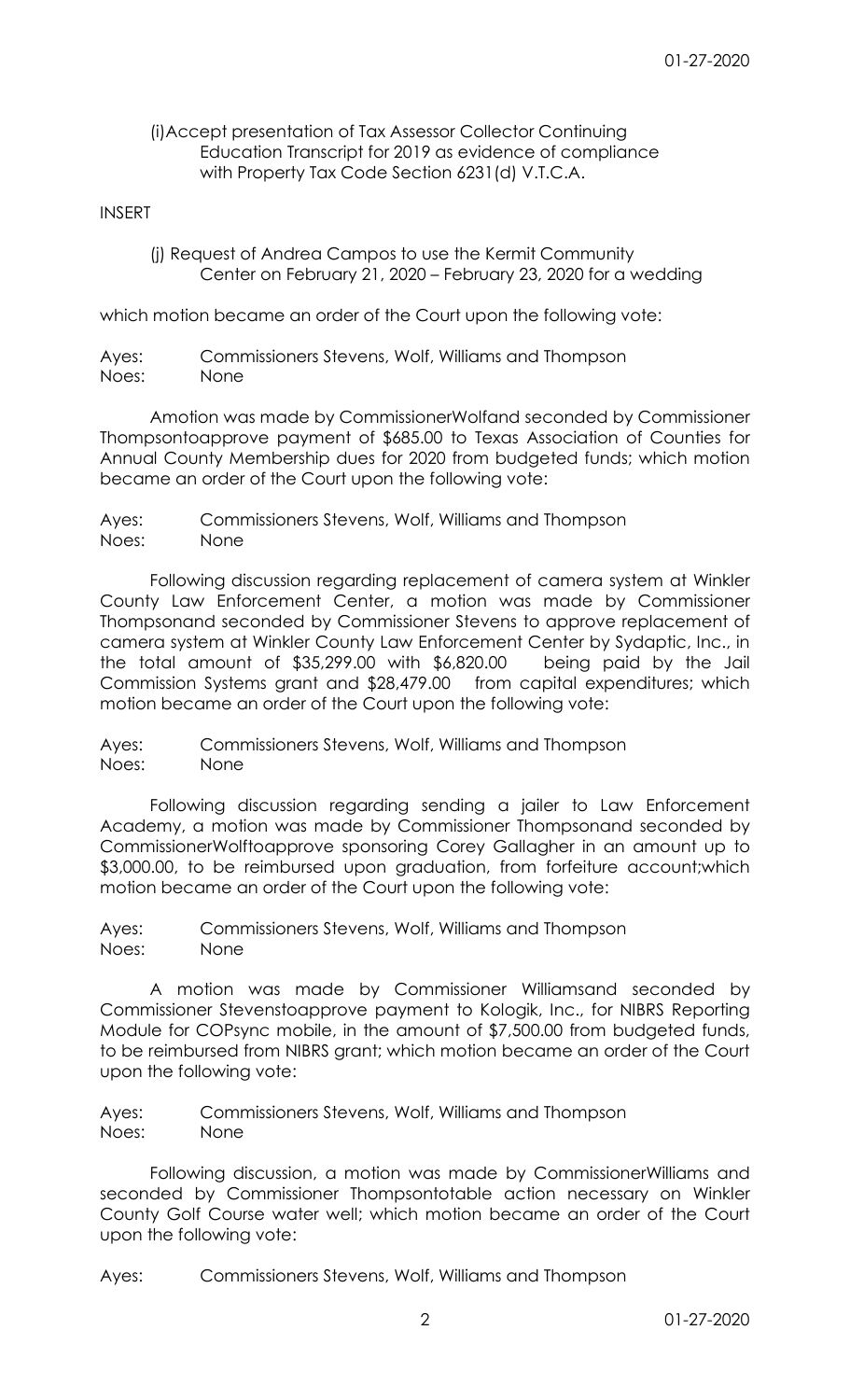Noes: None

 Following discussion regarding purchase of twenty-four (24) eight feet (8') picnic tables, a motion was made by Commissioner Williams and seconded by Commissioner Thompson toapprove purchase of twenty-four (24) eight feet (8') picnic tables from Highland Products Group, LLC, for Winkler County Park in Kermit, in the amount of \$14,840.00 from committed park improvement funds; which motion became an order of the Court upon the following vote:

Ayes: Commissioners Stevens, Wolf, Williams and Thompson Noes: None

After reviewing specifications and bid form for asphalt and gravel for 2020 paving project, a motion was made by Commissioner Williams and seconded by Commissioner Stevens to authorize the County Auditor to advertise for bids for asphalt and gravel for 2020 paving project, using the specs as used in 2019; said bids to be advertised on February 06, 2020 and February 13, 2020 and received until 9:00 o'clock A.M. on Monday, February 24, 2020, at which time the bids will be opened, tabulated and compared, with the Commissioners' Court reserving the right to reject any and all bids; which motion became an order of the Court upon the following vote:

Ayes: Commissioners Stevens, Wolf, Williams and Thompson Noes: None

 Following discussion regarding Wink Community Center, a motion was made by Commissioner Williams and seconded by Commissioner Thompson totable necessary action on use, policies and fees for Wink Community Center; which motion became an order of the Court upon the following vote:

Ayes: Commissioners Stevens, Wolf, Williams and Thompson Noes: None

 Following audit, a motion was made by CommissionerWilliams and seconded by Commissioner Thompson toapprove asset forfeiture report of Winkler County Sheriff, Winkler County Constables and Winkler County Attorney in accordance with Article 59.06, V.T.C.A.; which motion became an order of the Court upon the following vote:

Ayes: Commissioners Stevens, Wolf, Williams and Thompson Noes: None

 There were no Kermit Community Center change order(s)and modification(s) for the Court to consider at this time.

 There were no Wink Community Center change order(s) and modification(s) for the Court to consider at this time.

 There were no Winkler County Courthouse construction claim(s) for the Court to consider at this time.

 There were no Kermit Community Center construction claim(s) for the Court to consider at this time.

 A motion was made by Commissioner Stevens and seconded by Commissioner Williams to approve Wink Community Center construction claim(s); which motion became an order of the Court upon the following vote: